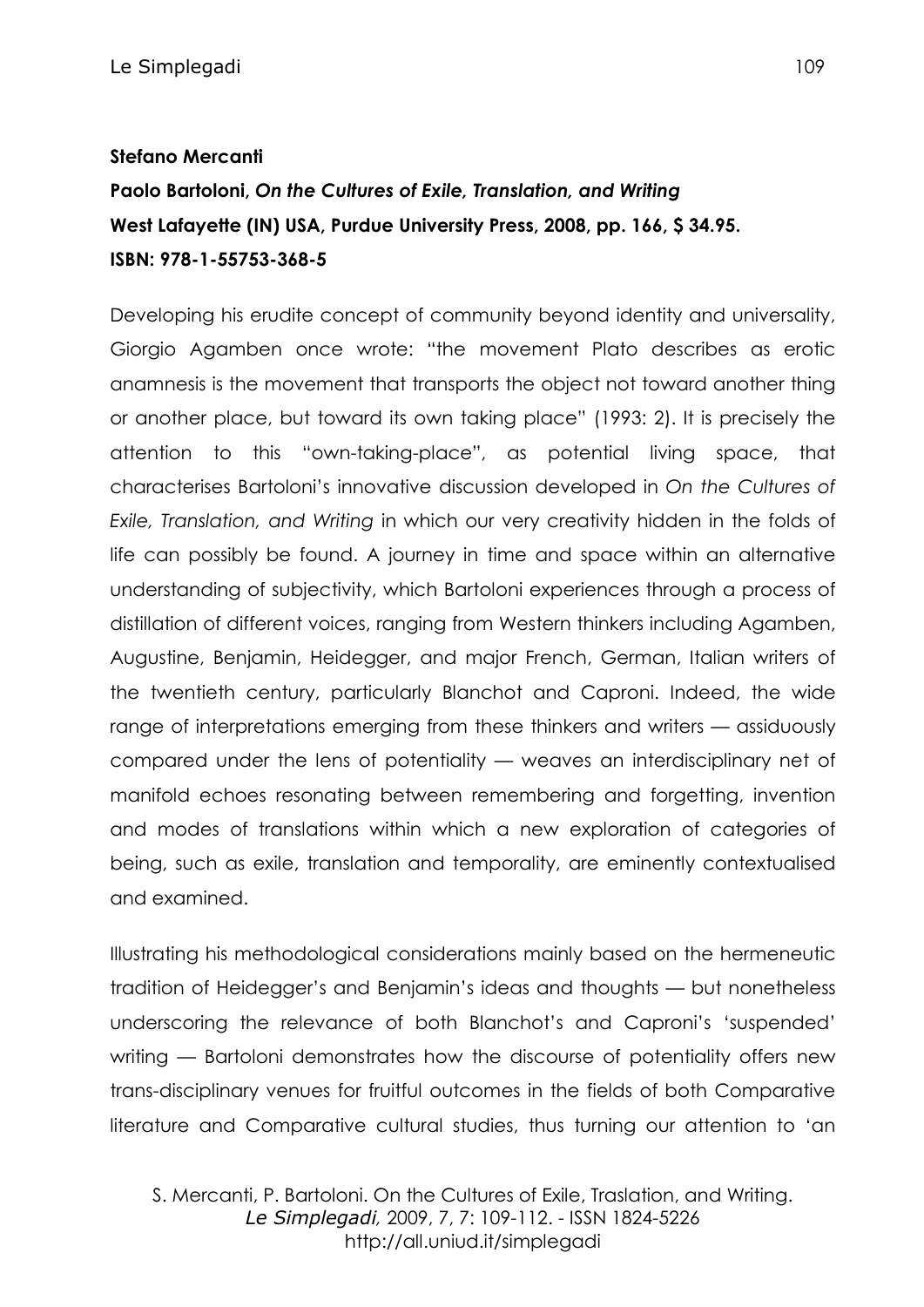open disposition' to simultaneously listen and experience the many voices of Western literary and philosophical tradition. From the opening pages it becomes immediately evident that, beyond narrow discipline boundaries and specificities, Bartoloni has programmatically decided to revisit and revise several philosophical and literary 'traces' of Western civilization, in order to provide excellent testimonial of a discussion which continues to evolve along with his ongoing interdisciplinary interests, leading him into new and exciting areas of research in literary theory, post-modern cultural analysis and hermeneutics. The structure of the book is decidedly original in the way every chapter is devoted to opening a window onto a critical discourse that offers new insights especially into the fields of study of "Translation", "Time", "Exile", and "Writing", which mutually integrate and coalesce from different directions, yet coming full circle at the end as parts of a coherent whole.

In the opening chapter, "Translation", the author demonstrates the indeterminate nature of language by focusing on its 'potential becoming', thus tracing a visible in-betweenness capable of synthesizing the richness of multiple voices not merely confined to the origin (*aletheia*). Here translation is defined as 'language-that-comes' which lies on the potentiality's openness to produce meanings by defying closure. This is particularly articulated in Leopardi's poetic experience of the 'solitary hill' as a place of ascetic transcendence described in "The Infinite". A poetic experience through which, in a brilliant and most convincing fashion, Bartoloni shows the process of translation no longer representing the original home of language and subjectivity, but, as he affirms, 'its living-room'. In the second chapter, potentiality is further analysed in relation to time and memory which both allow a mode of being "where singularity concretely encounters the community in a potentially powerful and empowering dialogue. In the language of potentiality resides the whole in its many facets and possibility — happiness, anger, joy, nostalgia, hope, anxiety, sadness, bliss — and it is here that our singularity as being can become dialogical and choral" (p. 78). Frequent references are made to Benjamin,

S. Mercanti, P. Bartoloni. On the Cultures of Exile, Traslation, and Writing. *Le Simplegadi,* 2009, 7, 7: 109-112. - ISSN 1824-5226 http://all.uniud.it/simplegadi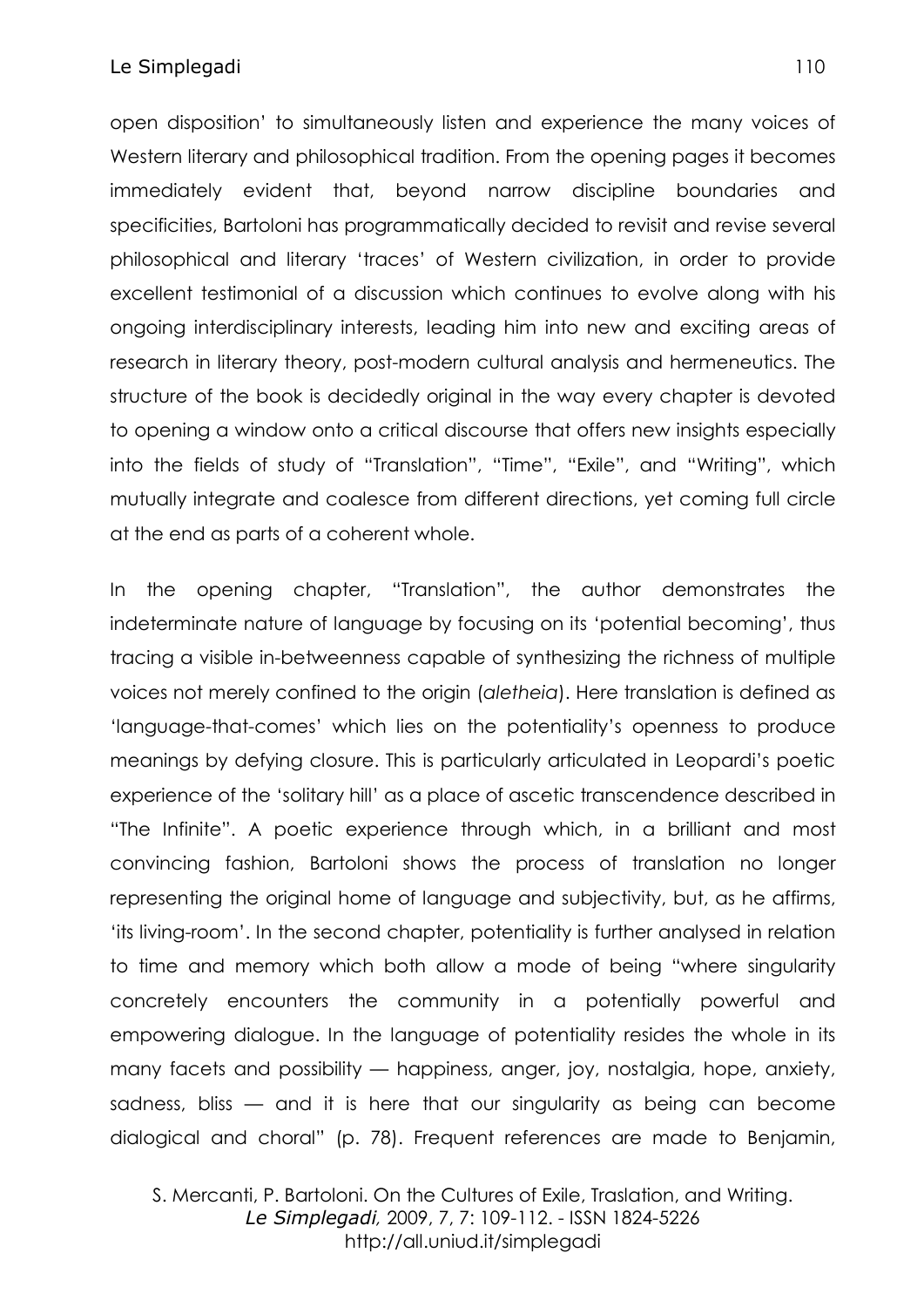#### Le Simplegadi and the state of the state of the state of the state of the state of the state of the state of the state of the state of the state of the state of the state of the state of the state of the state of the state

Heidegger and Augustine through which the author's skills of reflecting on time and memory are amply shown along with his strong encyclopaedic competence and, above all, his profound interest in seeing the dynamic subjectivity of the modern individual through the paradigm of plurality. This is illustrated for instance in the fascinating examples of some of the most powerful visual representations of the Baroque period. In the third chapter, by interrogating Plotinus's formula 'the flight of one alone into one,' the author succeeds admirably in helping readers to understand exile by thinking of memory as both philosophical and literary suspension, between metaphor and condition of experience, purposefulness and *flânerie*. With the fourth chapter, "Writing", the conventional experience of discovery is expanded by addressing the ontological significance of potentiality, particularly through the poetic and aesthetic affinity between Caproni's and Blanchot's writing, quintessential interface of both Hegel's and Heidegger's thought. This closing chapter also continues the epistemological search already problematised in Bartoloni's previous work, *Intestitial Writing* (2003), in which Caproni is explored along with other Italian writers in both his innate openness and his space of temporal immanency.

By voicing his objection to most of the current negative post-modern critiques, *On the Cultures of Exile, Translation, and Writing* displays Bartoloni's outstanding talent in bringing to light a hermeneutic and literary zone where received and monochromatic understandings of the phenomenon of globalization — along with its sub-narratives — are discarded in favour of what he tantalisingly calls 'waiting', an inter-zone of the 'meanwhile', ultimately open and capable of various prismatic configurations of potential voices and presences, resurfaced through the illuminating process of translation as 'event'. It is to Bartoloni's credit that he is able to see beyond some of the previously established divergent readings of contemporary key thinkers and authors, in which his accounts and judgments are constantly both stimulating and entertaining, even as he examines complicated theoretical, philosophical, literary and cultural issues,

S. Mercanti, P. Bartoloni. On the Cultures of Exile, Traslation, and Writing. *Le Simplegadi,* 2009, 7, 7: 109-112. - ISSN 1824-5226 http://all.uniud.it/simplegadi